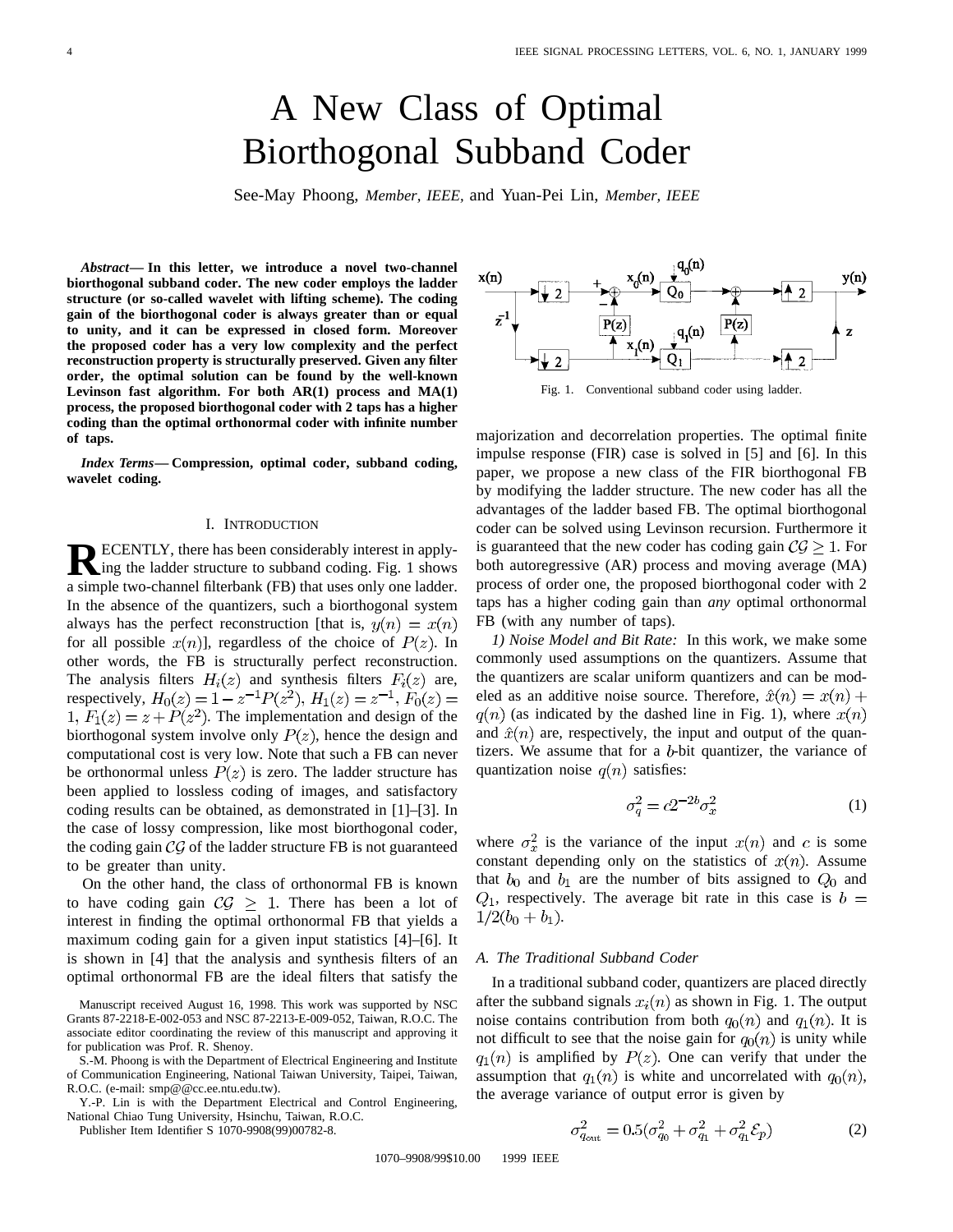

Fig. 2. New subband coder using ladder.

where  $\mathcal{E}_p = \int_0^{2\pi} |P(e^{j\omega})|^2 (d\omega/2\pi)$  is the energy of the filter . It represents the noise amplification of the quantizers  $Q_1$ . Due to the noise amplification, it is not guaranteed that the coding gain  $C\mathcal{G} \geq 1$ . In the following, we will show how to eliminate the noise amplification by judiciously placing the quantizers  $Q_1$ .

#### II. A NOVEL BIORTHOGONAL SUBBAND CODER

Consider Fig. 1. Note that the input to  $P(z)$  at the analysis end is  $x(2n-1)$ , while the input to  $P(z)$  at the synthesis end is the quantized version of  $x(2n-1)$ . It is this mismatch that causes the amplification of  $q_1(n)$ . To avoid this mismatch, we can simply move the quantizers  $Q_1$  to the left, as shown in Fig. 2. It is not difficult to verify that in this case, the average variance of output error is given by

$$
\sigma_{q_{\text{out}}}^2 = 0.5(\sigma_{q_0}^2 + \sigma_{q_1}^2). \tag{3}
$$

The above equation is valid for any additive noise source. We *do not make any assumptions* on  $q_0(n)$  and  $q_1(n)$ . That means, the noise gain is *always* one even though the FB is never orthonormal. If the quantizers used are scalar quantizers that satisfy  $(1)$ , then  $(3)$  can be rewritten as:

$$
\sigma_{q_{\text{out}}}^2 = 0.5c(2^{-2b_0}\sigma_{x_0}^2 + 2^{-2b_1}\sigma_x^2)
$$
 (4)

where we have used the fact that  $\sigma_{x_1}^2 = \sigma_x^2$ . Applying the arithmetic mean geometric mean inequality to the above equation, we get

$$
\sigma_{q_{\text{out}}}^2 \ge c \, 2^{-2b} [\sigma_{x_0}^2 \sigma_x^2]^{1/2} \tag{5}
$$

with equality if and only if the bits are allocated as:

$$
b_i = b + \frac{1}{2} \log \sigma_{x_i}^2 - \frac{1}{2} \log [\sigma_{x_0}^2 \sigma_x^2]^{1/2}.
$$
 (6)

If we define the coding gain of the coder as the ratio of the error variance in direct quantization [as in (1)] over that of the coder,  $\sigma_{q_{\text{out}}}^2$ . Then under the optimal bit allocation (6), the coding gain can be written as:

$$
\mathcal{CG} = \frac{\sigma_x^2}{[\sigma_{x_0}^2 \sigma_x^2]^{1/2}} = \sqrt{\frac{\sigma_x^2}{\sigma_{x_0}^2}}.\tag{7}
$$

### *A. Optimal Biorthogonal Coder*

From (7), the coding gain CG is maximized if  $\sigma_{x_0}^2$  is minimized. The optimal solution of  $P(z)$  such that  $\sigma_{x_0}^2$  is minimized can be obtained from linear prediction theory. To see this, let  $P(z)$  be an FIR filter of the form

$$
P(z) = \sum_{n=-N}^{N-1} p(n) z^{-n}.
$$
 (8)

Then the optimal solution is precisely the optimal predictor of  $x(2n)$  based on the observations of  $x(2n-2N+1), x(2n 2N+3$ ,  $\cdots$ ,  $x(2n+2N-1)$ . Noncausal predictor can be used here since we are predicting the even samples from the odd samples. A causal implementation of such a system is always possible by inserting enough delays at appropriate places in Fig. 2. Let  $x(n)$  be a real-valued wide sense stationary process with autocorrelation coefficients  $r(k)$ . Then the optimal  $p(n)$ that minimizes  $\sigma_{x_0}^2$  is the solution of the following equation

$$
\begin{pmatrix}\nr(0) & r(2) & r(4) & \cdots & r(4N-2) \\
r(2) & r(0) & r(2) & \cdots & r(4N-4) \\
r(4) & r(2) & r(0) & \cdots & r(4N-6) \\
\vdots & \vdots & \vdots & \ddots & \vdots \\
r(4N-2) & r(4N-4) & r(4N-6) & \cdots & r(0)\n\end{pmatrix}
$$
\n
$$
\cdot \begin{pmatrix}\np(-N) \\
p(-N+1) \\
p(-N+2) \\
\vdots \\
p(N-1)\n\end{pmatrix} = \begin{pmatrix}\nr(2N-1) \\
r(2N-3) \\
\vdots \\
r(1) \\
r(1) \\
\vdots \\
r(2N-1)\n\end{pmatrix}.
$$
\n(9)

The above equation can be solved in  $\mathcal{O}(N^2)$  by using the Levinson fast algorithm. And the prediction gain

$$
G_p = \frac{\sigma_x^2}{\sigma_{x_0}^2} \ge 1.
$$
\n<sup>(10)</sup>

The above inequality follows from the linear prediction theory. The prediction gain is unity if and only if all the observations are uncorrelated to the target of prediction  $x(2n)$ . The following theorem summarizes the results we have so far.

*Theorem 1:* Consider the subband coder in Fig. 2, where  $p(n)$  is as in (8). The coding gain of the coder is maximized when  $p(n)$  is chosen as the optimal prediction filter obtained from (9). The maximum coding gain  $\mathcal{CG}_{\text{max}}$  is given by

$$
C\mathcal{G}_{\max} = \sqrt{G_p} \ge 1\tag{11}
$$

where  $G_p$  is the prediction gain in (10). The coding gain is always greater than or equal to unity, with equality if and only if the autocorrelation coefficients of  $x(n)$  satisfy  $r(2k+1) = 0$ for  $0 \leq k \leq N-1$ .

#### III. MERITS OF THE PROPOSED BIORTHOGONAL CODER

The biorthogonal coder in Fig. 2 enjoys many advantages. In the following, we list some of its advantages.

- 1) *Structurally Perfect Reconstruction*: Similar to the orthonormal FB, the proposed biorthogonal FB has a structurally perfect reconstruction implementation, as in Fig. 2.
- 2) *Equal Step Size Rule*: From (3) and (4), we see that the average output noise variance  $\sigma_{q_{\text{out}}}^2$  is minimized when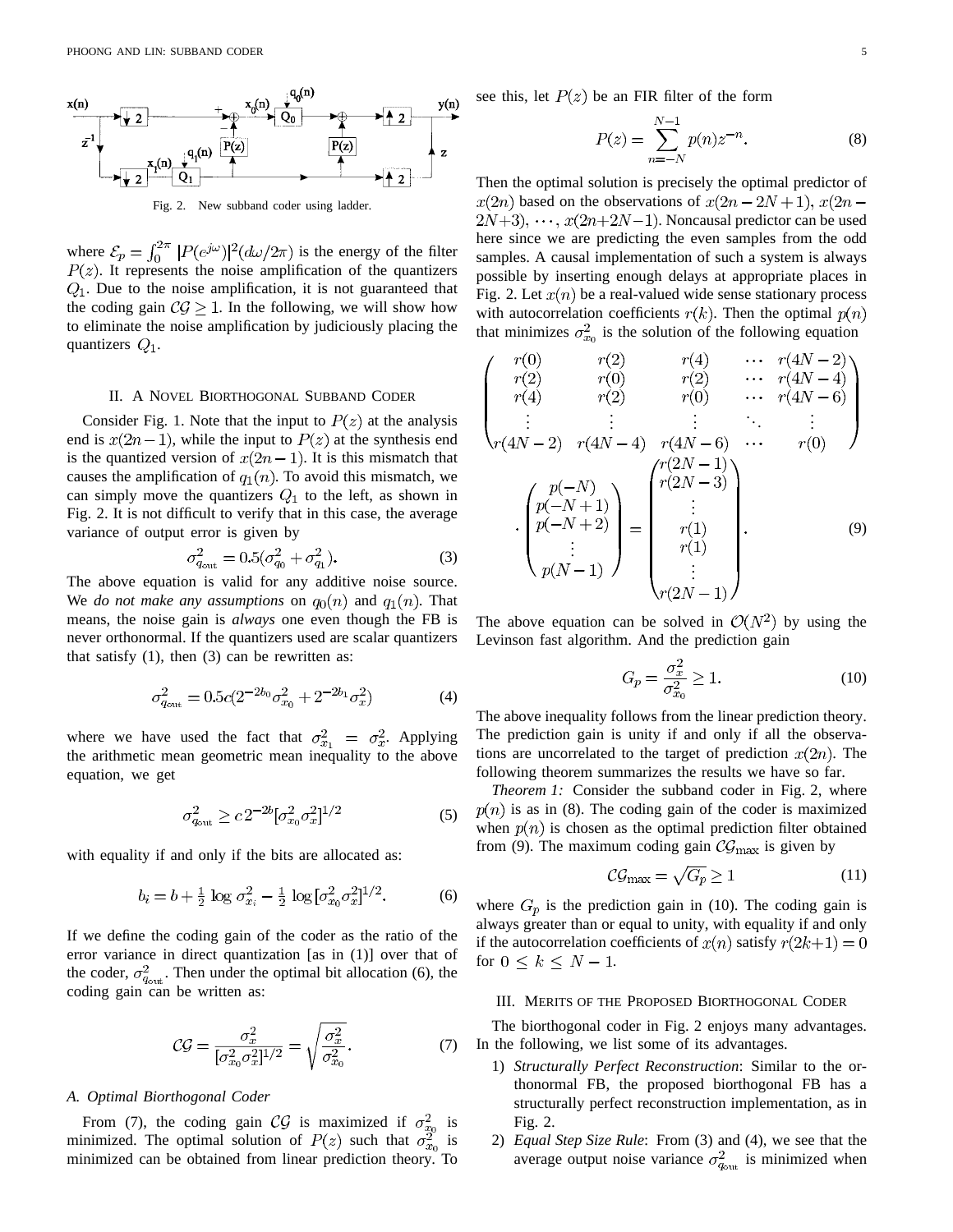the two quantizers have the same noise variance. The noise variances  $\sigma_{q_i}^2$  and the quantization step size  $\Delta_i$ are related as  $\sigma_{q_i}^2 = const * \Delta_i^2$ . Therefore we conclude that the coder continues to be optimal if the stepsizes of the quantizers are equal.

- 3) *Unity Noise Gain*: The synthesis bank does not amplify the quantization noise. Hence, the optimal biorthogonal coder has a coding gain  $C\mathcal{G} \geq 1$ . Moreover one can show [7] that a finite-order optimal biorthogonal coder has a unity gain if and only if the optimal orthonormal coder [4] of the same order has a unity gain.
- 4) *Simple Design*: The design of the optimal biorthogonal coder is simple. Unlike the optimal orthonormal coder, no constrained optimization and no spectral factorization is needed. Optimal biorthogonal coder can be obtained by using Levinson algorithm.
- 5) *Low Complexity*: To implement the analysis or synthesis bank, we need only one filter  $P(z)$ . Moreover the optimal  $P(z)$  has *linear-phase*. To see this, note that the vector on the right hand side of (9) is symmetric. It is not difficult to show that the optimal predictor  $p(n)$ obtained from (9) is symmetric, i.e.,  $p(n) = p(-n-1)$ . Therefore the complexity of the biorthogonal coder is roughly a quarter of that of an orthonormal coder of the same order.
- 6) *Coding Gain Increases with*  $N$ : It is well known that the prediction gain  $G_p$  is a non decreasing function of N. Hence, the coding gain increases when the filter order increases.
- 7) *A Very Low Delay Coder*: Let the filter  $P(z)$  be a causal FIR filter of the form  $\sum_{n=0}^{N-1} p(n)z^{-n}$ . Then regardless of the filter length  $N$ , the coder in Fig. 2 has a delay of only one sample [i.e.,  $y(n) = x(n - 1)!$ ]. The optimal solution of  $P(z)$  is the given by the optimal causal predictor of  $x(2n)$  based on the observations of  $x(2n-2N+1), x(2n-2N+3), \cdots, x(2n-1).$
- 8) *Integration of Lossy and Lossless Coder*: Let the input  $x(n)$  be a discrete amplitude signal with step size  $\Delta_x$ . Suppose the output of  $P(z)$  is quantized using step size  $\Delta_x$ . Then lossless coding can be obtained from Fig. 2 by setting the step sizes of the quantizers  $\Delta_0 = \Delta_1 = \Delta_x$ . By varying the stepsizes of the quantizers, we can get both lossy and lossless compression with the same structure.
- 9) *Application to Finite Length Input Signal*: In a conventional subband coder, when the input has finite length  $L$ , the total number of samples in the subband increases due to linear convolution with the analysis filters unless these filters have length 2. Therefore periodic extension is used to solve this problem. In the proposed biorthogonal coder in Fig. 2, to reconstruct the output signal we need only to retain L samples in the subbands  $(|(L+1)/2|)$  samples of  $x_0(n)$  and  $|L/2|$  samples of  $x_1(n)$  where  $|a|$  denotes the largest integer  $\leq a$ ). No periodic extension is needed!

*Example 1—AR(1) Inputs:* Let the input be an AR(1) process with  $r(k) = \rho^{|k|}$  for  $0 < \rho < 1$ . One can verify [7] that the coding gain is optimized when  $P(z) = (\rho + \rho z)/(1 + \rho^2)$ .



Fig. 3. Coding gain comparison for AR(1) process.



Fig. 4. Coding gain comparison for MA(1) process.

In this case, the optimal coding gain has the closed form expression  $C\mathcal{G}_{biorth}(2) = \sqrt{(1+\rho^2)/(1-\rho^2)}$ , where the index 2 indicates that the predictor has 2 taps. If we use a one-tap predictor, the optimal predictor  $P(z) = \rho$  and the gain is  $\mathcal{CG}_{biorth}(1) = 1/\sqrt{1-\rho^2}$ . These gains are shown in Fig. 3. For comparison, we also show the gains for optimal orthonormal coders (with infinite taps and four taps). It was shown in [4]–[6] that the coding gains are, respectively,  $C\mathcal{G}_{ortho}(\infty) = 1/\sqrt{1-(16/\pi^2)(\tan^{-1}\rho)^2}$  and .

*Example 2—MA(1) Inputs:* Let the input be an MA(1) process with  $r(0) = 1$ ,  $r(\pm 1) = \rho$  for  $0 < \rho < 0.5$ , and  $r(k) = 0$  for all the other k. The coding gain for the four cases considered in Example 1 are, respectively [4]–[7],  $C\mathcal{G}_{biorth}(2) = 1/\sqrt{1-2\rho^2}$ ,  $C\mathcal{G}_{ortho}(\infty) =$  $1/\sqrt{1-(16/\pi^2)\rho^2}$ ,  $C\mathcal{G}_{ortho}(4) = 1/\sqrt{1-(4/3)\rho^2}$  and  $\mathcal{CG}_{biorth}(1) = 1/\sqrt{1-\rho^2}$ . It is not difficult to verify that  $\mathcal{CG}_{biorth}(2) > \mathcal{CG}_{ortho}(\infty) > \mathcal{CG}_{ortho}(4) > \mathcal{CG}_{biorth}(1).$ These gains are shown in Fig. 4.

## IV. CONCLUDING REMARKS

In this work, we have derived a number of properties of the novel biorthogonal coder in Fig. 2. We showed that the biorthogonal coder has many advantages enjoyed by the orthonormal coder but it has a lower design and computational cost. Many of its features make the biorthogonal coder a